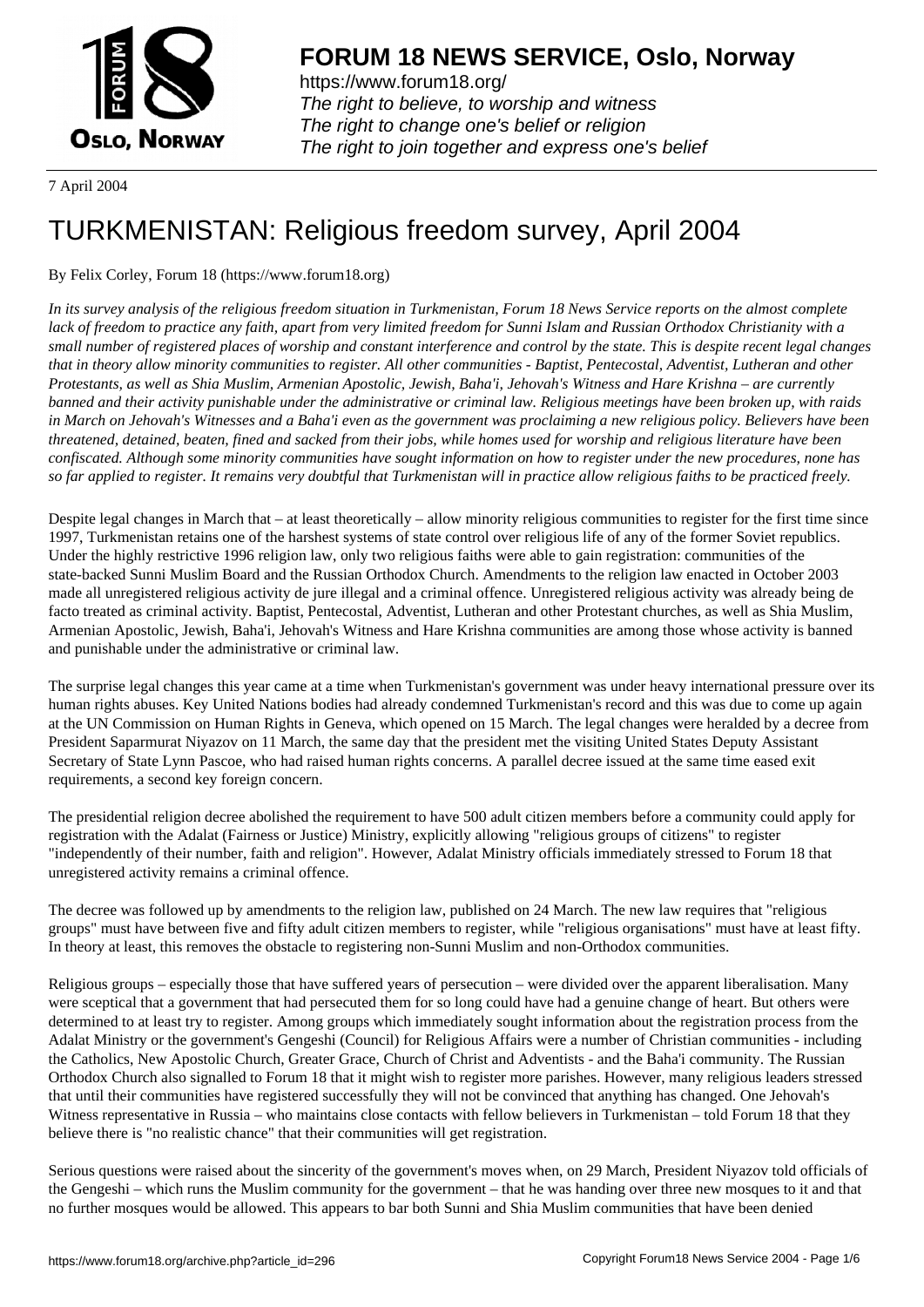Even on the day the president issued his decree a Jehovah's Witness in the capital Ashgabad [Ashgabat] was summoned to the Gengeshi, where seven officials – including a mullah – pressured him to renounce his faith. He refused and was eventually allowed to leave, but he was sacked from his job, leaving his family with no breadwinner. Two days later more than twenty Jehovah's Witnesses attending a meeting in a private home in Ashgabad were taken to the police station and interrogated and threatened by police and secret police officers. In other March incidents, police confiscated a Bible and other religious literature from a Jehovah's Witness (who was also threatened with rape), and extracted money for a fine from another Witness which he claimed to have already paid last year. On 24 March secret police officers raided the home in the town of Balkanabad [Nebitdag] of a Baha'i, accusing him of "provoking schism" in society by his faith and threatening to confiscate his home. Believers are disturbed that these incidents have taken place when, officially, religious policy is claimed to be being relaxed after a long period of persecution.

In the past few years, religious meetings have been raided (with a spate of raids against Protestant and Hare Krishna communities during summer 2003 and intermittently since then), places used for worship have been confiscated or demolished and believers have been beaten, fined, detained, deported and sacked from their jobs in punishment for religious activity the government does not like. Some believers have been given long prison sentences in recent years for their religious activity (most of them Jehovah's Witnesses) or have been sent into internal exile to remote parts of the country.

Jehovah's Witness sources have told Forum 18 that at least five of their young men are serving imprisonment for refusing compulsory military service on grounds of religious conscience (Turkmenistan has no provision for alternative service). The most recent known prisoner is Jehovah's Witness Rinat Babadjanov, sentenced in February in Dashoguz to several years' imprisonment. Another Witness, Kurban Zakirov, is serving an eight-year sentence on charges the Jehovah's Witnesses say are trumped up.

Turkmenistan's restrictions on religious activity come despite constitutional guarantees of freedom of religion (repeated in the March presidential decree). The relevant article of the Constitution, article 11, reads:

"The state shall guarantee the freedom of religions and confessions and their equality before the law. Religious organisations shall be separate from the state and may not fulfill state functions. The state education system shall be separate from religious organisations and shall be a secular nature.

Everyone shall have the right independently to define his attitude toward religion, to profess any religion or not profess any either individually or jointly with others, to profess and disseminate beliefs associated with his attitude to religion, and to participate in the practice of religious cults, rituals, and rites."

Turkmenistan's restrictions on religious activity also break its obligations to maintain such freedom of religion as a member of the Organisation for Security and Cooperation in Europe (OSCE) and a signatory to international human rights conventions. The country has pointedly failed to respond to repeated requests from the UN Special Rapporteur on Freedom of Religion and Belief, Professor Abdelfattah Amor, to be allowed to visit the country or to respond to enquiries about specific incidents.

With an authoritarian ruler, President-for-life Niyazov (who likes to call himself "Turkmenbashi" or Father of the Turkmens), Turkmenistan already suffers from an absence of political and social freedom. State control was tightened even more in the wake of a failed assassination attempt on the president in November 2002, which some observers believe may have been staged to provide a pretext for repression. Niyazov's rule is characterised by a grotesque cult of personality, with ever-present statues and portraits. Works he allegedly wrote – especially the Ruhnama (Book of the Soul), which officials have likened to the Koran or the Bible – are compulsorily imposed on schools and the wider public. Russian Orthodox priests and Sunni Muslim imams are forced to quote approvingly from the Ruhnama in sermons, and to display it prominently in places of worship.

Turkmenistan's deliberate isolation from the outside world and the punitive measures taken against those engaged in unauthorised religious activity make religious freedom reporting very difficult. Believers often fear retribution for reporting their difficulties, and so Forum 18 is unable to give the names or identifying features of sources within the country.

Religious activity is overseen by the secret police's department for work with social organisations and religious groups. This department, formerly the sixth department of the National Security Committee (KNB), is one of the six or seven main departments of the State Security Ministry (MSS) and was created when the KNB was restructured in late 2002. The social and religious affairs department of the secret police is believed to have 45 officers at the headquarters in Ashgabad, with a handful of officers in each local branch.

Local MSS secret police officers regularly summon Muslim and Orthodox clerics to report on activity within their communities. Some believers have told Forum 18 that the MSS also runs "spies" in each Muslim and Orthodox community, sometimes as many as half a dozen. In addition to their spies – who attend the religious community solely at MSS behest to gain information – there might be another ten or fifteen believers who are regularly interviewed by MSS officers and forced to reveal details of the community's religious life.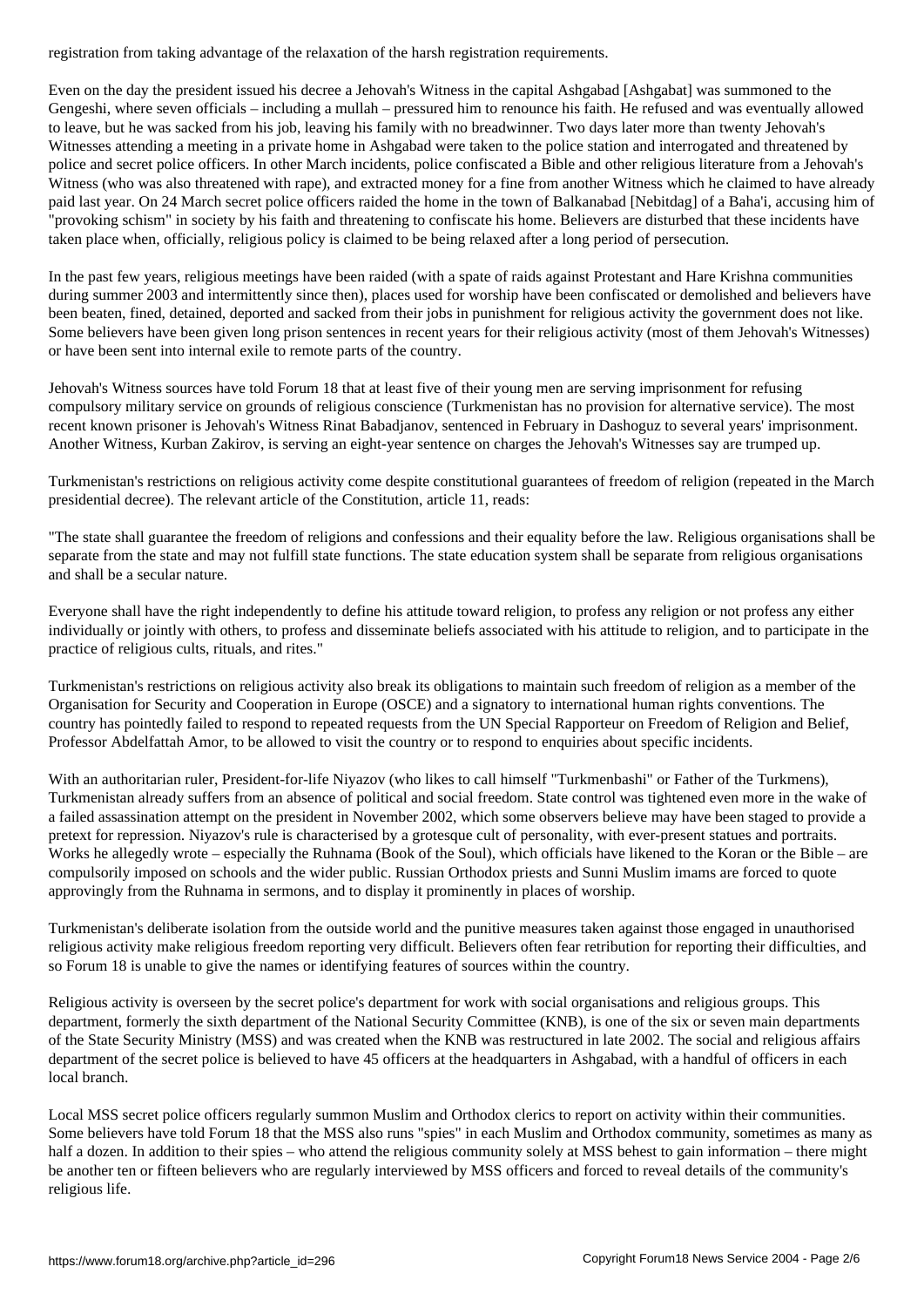The Gengeshi for Religious Affairs – which is headed by an imam, Yagshimurat Atamuradov – has nominal responsibility for religious affairs, and has a headquarters in Ashgabad and branch offices in each of Turkmenistan's five velayats (regions). The Gengeshi's main job appears to be approving clerical appointments in the Sunni Muslim and Orthodox communities. "Imams are chosen by the Gengeshi and are then approved by the president," one source told Forum 18. Niyazov confirmed this in March 2004, when he instructed Gengeshi officials to make sure they appointed all imams, warning them not to allow local believers to do so.

recruitment of a member of a Baptist church they had detained in June 2003 in Turkmenabad.

The Adalat Ministry officially registers religious organisations, although until now it has had little work to do on this as so few applications have been approved anyway. Shirin Akhmedova, the official at the ministry in charge of registering religious organisations, told Forum 18 in March that 152 religious communities currently have registration, 140 of them Muslim and 12 Russian Orthodox. She admitted that far more religious communities had registration before 1997, when the harsh restrictions on registration came in (there were some 250 registered Muslim communities alone, as well as communities of many other faiths).

Unregistered religious communities face regular raids by MSS secret police officers, backed up by ordinary police officers, officials of the local administration and local religious affairs officials, who work closely together in suppressing and punishing as criminal all unregistered religious activity.

Even the two officially-recognised faiths – the Sunni Muslim Board and the Russian Orthodox Church – face government meddling and require government approval for the nomination of all officials. In January 2003 President Niyazov ousted the Chief Mufti, Nasrullah ibn Ibadullah, an ethnic Uzbek who had led Turkmenistan's Muslims for the previous ten years, and replaced him with the 35-year-old Kakageldy Vepaev, someone widely believed to be more pliant.

In the wake of his dismissal, Nasrullah ibn Ibadullah apparently lived quietly in his home town of Dashoguz until mid-January of this year, when he was arrested, apparently accused of being an accomplice in the apparent November 2002 assassination attempt. An MSS-compiled "confession" allegedly written in prison by the chief plotter, Boris Shikhmuradov, alleged that the former chief mufti had been a key associate with the code name "Rasputin". Nasrullah ibn Ibadullah was sentenced to 22 years' imprisonment at a closed trial in Ashgabad on 2 March. It remains unclear whether he was punished for his lack of enthusiasm for the president's book the Ruhnama, for taking part in the plot, or as a prominent member of the Uzbek minority.

Vepaev has taken over Nasrullah's role in enforcing the president's religious policy. His dual role – as a Muslim leader and a state official (he is also one of the deputy chairmen of the Gengeshi for Religious Affairs) – became all too apparent during the crackdown on Protestant and Hare Krishna communities in spring 2003: he personally took part in raids on Protestant churches in Ashgabad and in follow-up meetings at hyakimliks (local administrations) when church members were questioned and threatened. In a similar move, local mullahs have frequently been involved in raids on local religious minorities elsewhere in the country, threatening them and calling them to renounce their faith and, if they are ethnic Turkmens, to "return" to their ancestral faith.

Sunni Muslim mosques are reported to have seen attendance slump as, in response to government orders, imams placed copies of the Ruhnama in mosques with equal prominence as copies of the Koran. At least one mosque has been closed down after its imam refused to put the Ruhnama in a place of honour. The grand mosques constructed on the president's orders – and with state funds – are likewise reported to be largely empty, as Muslims decline to regard them as places of worship. Imams are, at least in theory, required to recite the oath of loyalty to the president and country at the end of the namaz (daily prayers). President Niyazov told Muslims in 2000 that they were to renounce the hadiths, sayings attributed to the Prophet Muhammad which do not appear in the Koran but are valued by devout Muslims.

Devout Muslims have expressed concern about the government-sponsored ousting of imams who have theological education in favour of those who have never been formally educated in Islam. In the past, imams were educated in neighbouring Uzbekistan, but that appears to have come to a halt. Even in areas dominated by Turkmenistan's ethnic Uzbek minority, such as in the Dashoguz [Dashhowuz] region of north-eastern Turkmenistan, the authorities have ousted ethnic Uzbek imams and replaced them with ethnic Turkmens.

One source told Forum 18 that the decline in the level of education among practising imams has led to a growth in respect for the artsakal, a traditional religious leader. "They have preserved their authority and people go to them for weddings and funerals," the source reported. "The authorities don't attack them."

Government tolerance of Sunni Islam has not extended to Shia Islam, which is mainly professed by the ethnic Azeri and Iranian minorities in the west of the country who are traditionally more devout than ethnic Turkmens. Shia mosques failed to gain re-registration during the compulsory round of re-registration in 1997 after the adoption of the much harsher law on religion and, judging by the president's remarks in March, appear unable to apply for registration now. An unregistered Shia mosque in the Caspian port city of Turkmenbashi [Türkmenbashy] was raided last December as local Shias commemorated the death of the former Azerbaijani president Heydar Aliyev.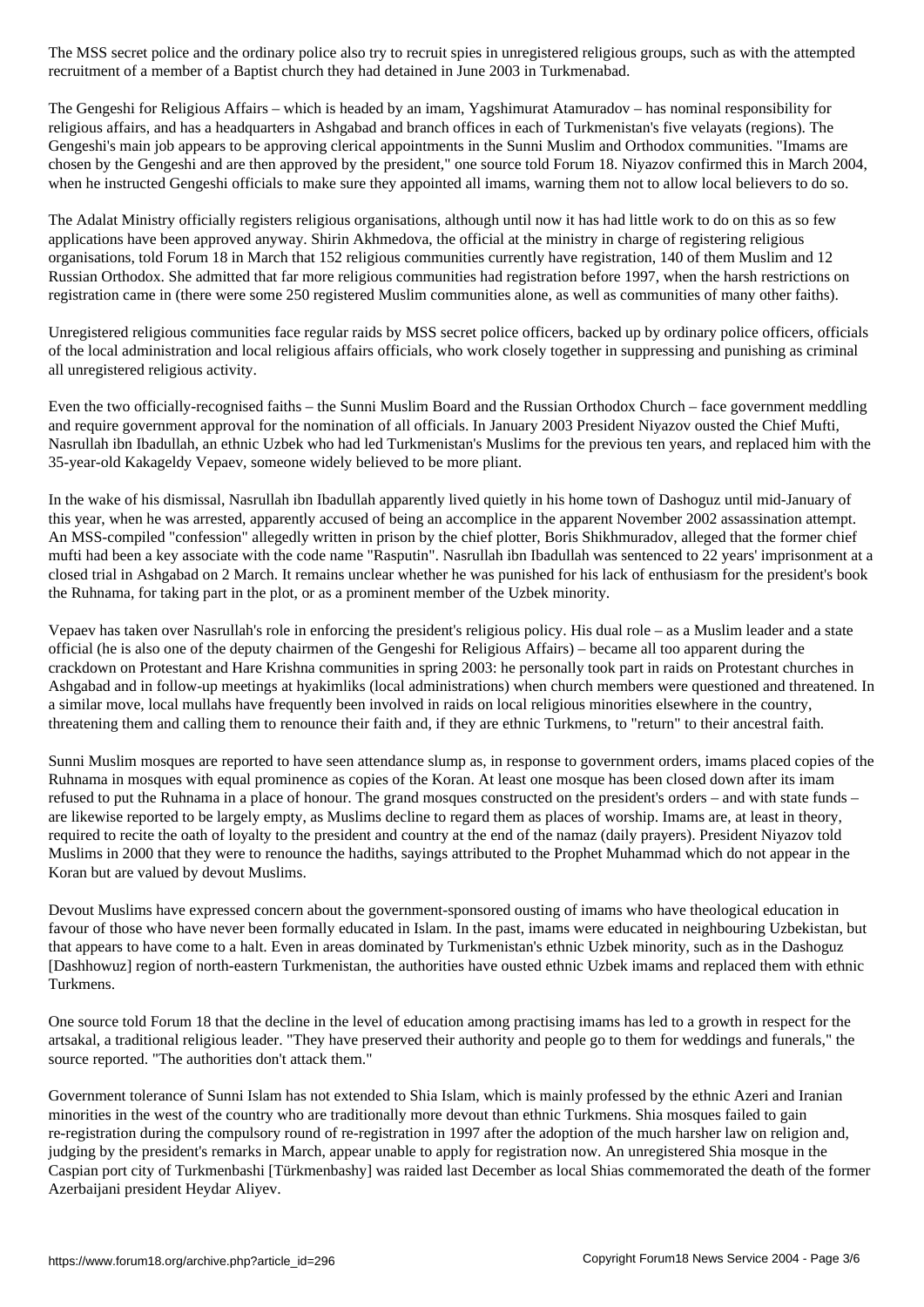Esenov was that he had correctly portrayed Bayram Khan, a sixteenth-century regent of the Mughal Empire and the hero of one of his novels, as a Shia rather than a Sunni Muslim. Niyazov had warned Esenov in 1997 to amend his text, but the writer had refused to comply. Detained earlier this year, national security officers repeatedly asked him about why Bayram Khan was depicted as a Shia. Freed from prison in March under international pressure, Esenov awaits trial accused of inciting social, religious and ethnic hatred under Article 177 of the criminal code.

The Russian Orthodox Church, which is nominally under the control of the Church's Central Asian diocese led from the Uzbek capital Tashkent by Metropolitan Vladimir (Ikim), is in fact under the direct control of the Ashgabad-based priest Fr Andrei Sapunov, widely regarded with suspicion by members of the Orthodox Church and other Christian faiths who have suffered from his actions.

In an echo of the practice in Sunni Muslim mosques, Orthodox priests reportedly received instructions from the end of 2000 to quote from the Ruhnama in sermons and to "preach to us about the virtues of living in Turkmenistan and of the policies of Turkmenbashi," one parishioner complained.

Close to President Niyazov, Fr Sapunov frequently deploys the extravagant personal praise of the president required of all officials. Many Orthodox regard such statements as close to blasphemy. Some Orthodox have told Forum 18 that they have evidence he passes information received in the confessional - which the church teaches he should never reveal to anyone - to the secret police.

In addition to his duties in the Church, Fr Sapunov is also one of the deputy chairmen of the Gengeshi for Religious Affairs, with particular responsibility for Christian affairs. This gives him an official power of veto over the affairs of other Christian denominations. He is also well-known in the secret police, even to local officers outside Ashgabad. During numerous raids on Protestant churches in different regions, secret police officers have told the Protestants that they must gain permission from Fr Sapunov before they can operate.

The 1996 religion law specified that an individual religious community needed 500 signatures of adult citizen members before it could apply for registration. Officials repeatedly declared (although it was not specified in the law) that these 500 had to live in one city district or one rural district. This made it all but impossible for any new religious community to register, even if the government wished to allow it to. Most religious communities – including many mosques – lost their registration and had to close down in the wake of the new law. Most Islamic schools were also closed. It is so far unclear if the Adalat Ministry will register all those communities that now wish to register under the new religion law.

Article 205 of the Code of Administrative Offences, which dates back to the Soviet period, specifies fines for those refusing to register their religious communities of five to ten times the minimum monthly wage, with typical fines of 250,000 manats (363 Norwegian kroner, 44 Euros or 48 US dollars at the inflated official exchange rate). Fines can be doubled for repeat offenders. Many believers of a variety of faiths have been fined under this article, including a series of Baptists and Hare Krishna devotees last year after the series of raids on unregistered religious meetings.

There is a Catholic mission in Turkmenistan, based at the Vatican nunciature in Ashgabad. However, at present Catholics can only hold Masses on this Vatican diplomatic territory. The priests have diplomatic status.

One of the biggest religious communities that has been denied registration is the Armenian Apostolic Church. An estimated fifteen per cent of those who attend Russian Orthodox churches are said by local people to be Armenians, although the Armenian Church is of the Oriental family of Christian Churches, not of the Orthodox family. "Sapunov told parish priests to accept Armenian believers," one local Orthodox told Forum 18. However, the Orthodox Church would stand to lose a sizeable proportion of its flock were the government to allow the Armenian Church to revive its activity.

The one surviving pre-revolutionary Armenian church – in the Caspian port city of Turkmenbashi – is said to be in a "sorry state of repair". The Armenian ambassador to Turkmenistan has repeatedly sought permission for it to be restored and reopened as a place of worship but in vain. When the Armenian priest last visited from neighbouring Uzbekistan he had to conduct baptisms and hold services in the Armenian embassy in Ashgabad. Some Armenians expect that the new law will allow the community finally to register and regain its church.

Religious parents – Muslim, Christian and members of other faiths - face a dilemma over whether to send their children to state-run schools. With the Ruhnama playing a major role in the school curriculum from the very first year, together with recitation of the oath of loyalty to the country and president, many religious parents do not wish to subject their children to blasphemous practices. The oath of loyalty, which is printed at the top of daily newspapers, reads:

 "Turkmenistan, beloved homeland, my native land, both in my thoughts and in my heart I am eternally with you. For the slightest evil caused to you, let my hand be cut off. For the slightest calumny against you, may my tongue lose its strength. In the moment of treachery to the fatherland, to the president, to your holy banner, let my breathing cease."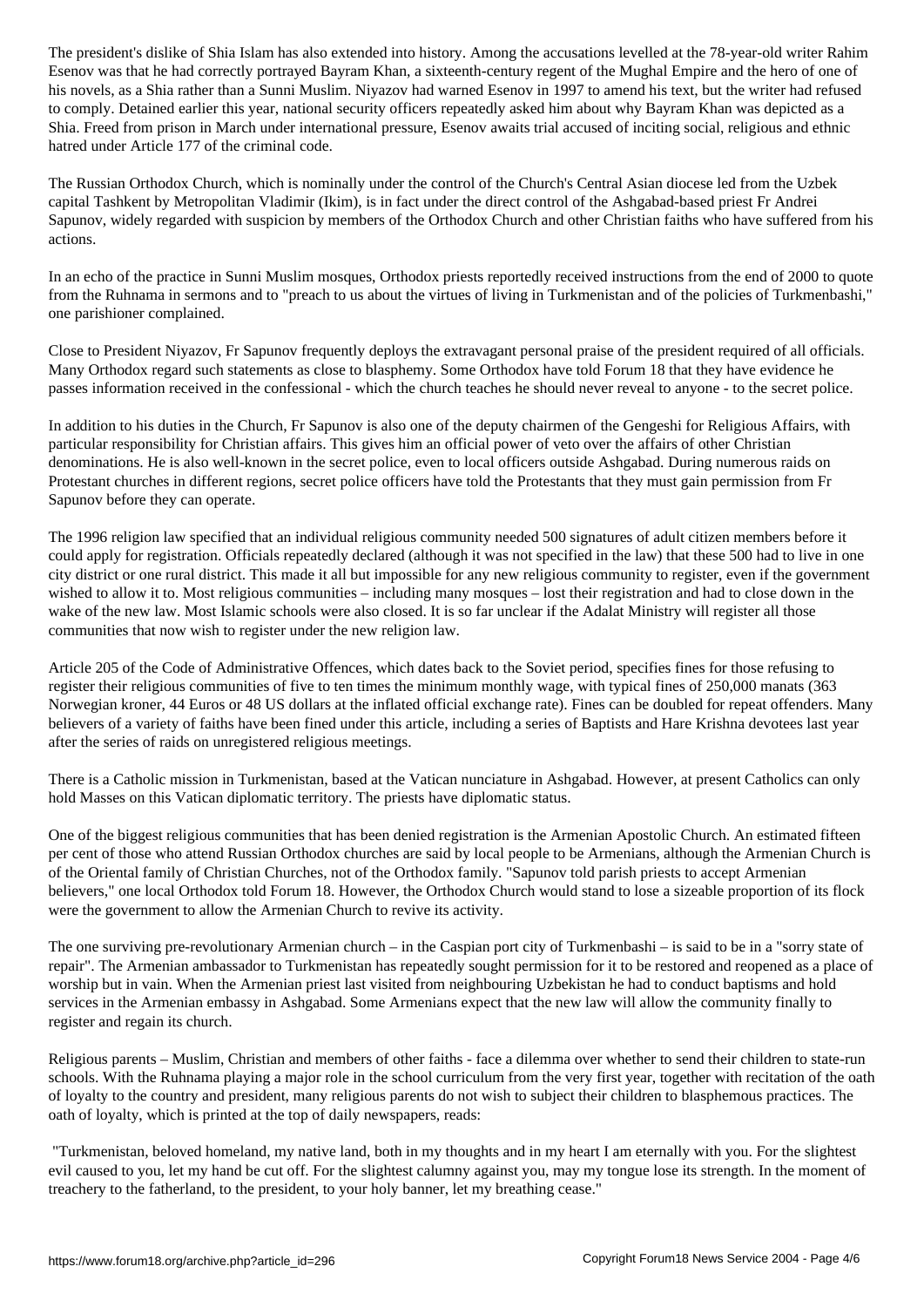bitterly about Article 24 part 2 which declared: "Parents or the legal representatives of the child are obliged (...) to bring him up in a spirit of humanism and the unshakeable spiritual values embodied in the holy Ruhnama." Pointing out that officials are promoting the Ruhnama as "the last word of God to the Turkmen people", the Baptists declared: "In practice this law is a direct infringement on the freedom of conscience of citizens professing faith in Jesus Christ or another faith not recognised by the state."

Orthodox Christians echo the Baptists' concerns, telling Forum 18 that the issue has put Russian Orthodox priests in a difficult position. "Worried parents have come to their priests," one Orthodox Christian reported. "The priest can't tell his parishioners not to send their children to school. All he can do is tell them to do as their conscience dictates." Some parents have begun to teach their children privately at home.

The obstructions to travel abroad have made it difficult to take part in international gatherings. In March border guards took two female Jehovah's Witnesses off the aeroplane at Ashgabad airport while on route to a Jehovah's Witness meeting in Kiev. They were barred from leaving the country.

Believers who want to receive information from fellow-believers abroad face virtually insurmountable obstacles. Access to the Internet is possible only via state providers that exert strict control over what information can be accessed. The majority of international religious websites are simply not accessible by an Internet user in Turkmenistan. Moreover, a special computer program searches emails for coded words that could be used to send "unreliable information", while "a suspicious message" will simply not reach the addressee.

Religious literature is no longer published in Turkmenistan. Mosques and Russian Orthodox churches often have small kiosks where a limited quantity of literature is available. A typical Orthodox church bookstall might have a few prayer books, small icons and calendars, with the Bible available only erratically – and often, at about 12 US dollars, too expensive for the badly-paid local people. Supplies of religious literature and articles to Orthodox churches are equally erratic, with no official distribution of books, icons, candles and baptismal crosses.

Orthodox believers trying to receive alternative information are in a more difficult situation than Sunni Muslims. Under a September 2002 presidential decree, direct subscription to Russian newspapers and magazines, including religious publications such as the Journal of the Moscow Patriarchate, is banned in Turkmenistan. Even Orthodox priests do not receive the Journal regularly, being forced to rely on old copies they pick up when they are visiting Moscow or Tashkent.

Of the Russian television channels, only a few hours a day of the ORT channel are broadcast, and then only with a day's delay after programmes have been approved by a censor. Currently there are a number of broadcasts on Russian television covering Orthodox issues. The broadcast of Russian cable programmes is forbidden in Turkmenistan, so that unlike in other Central Asian states, local Orthodox believers cannot use this as an alternative source of religious news.

Officials have not simply restricted themselves to banning the receipt of political information from the former metropolis. Purely religious communications between local Orthodox believers and Russia have inevitably also been obstructed. As Turkmenistan has become even more isolated from Russia, individual Orthodox believers have become more isolated from the Moscow Patriarchate.

Religious literature is routinely confiscated from members of unregistered religious minorities during police raids on their homes or as they return to the country from foreign travels.

With sweeping measures against religious groups in the wake of the harsher religion law in 1996, the denial of registration to most religious communities in the 1997 re-registration drive, the expulsion of hundreds of foreigners, mainly Russians, engaged in religious activity (including Muslims, Baptists, Pentecostals, Jehovah's Witnesses and Hare Krishna devotees), the confiscation or demolition of unauthorised places of worship (including Ashgabad's Adventist church in November 1999), the sacking of believers from their work (especially Jehovah's Witnesses and Protestants) and a climate of fear only slightly tempered by the promised registration of minority faiths, the Turkmen authorities have succeeded in all but wiping out public religious activity except in a small number of registered Sunni Muslim and Russian Orthodox places of worship.

All other religious activity has of necessity to be shrouded in secrecy, with believers having to hide their faith and worship from the knowledge of intrusive state officials. In response to the pressure, all unregistered communities have seen the numbers of their active members fall. Yet despite the severe controls and the threat of punishment, the remaining believers practice their various faiths as best they can while waiting for better times.

The changes to the law this year show that concerted pressure on the Turkmenistan authorities from outside has led to a public change of the proclaimed policy. However, for religious believers to see real and not spurious change, Turkmenistan will have to:

- register all religious communities that apply for registration without discrimination;

- decriminalise unregistered religious activity (including abolishing the criminal and civil code articles which punish unregistered